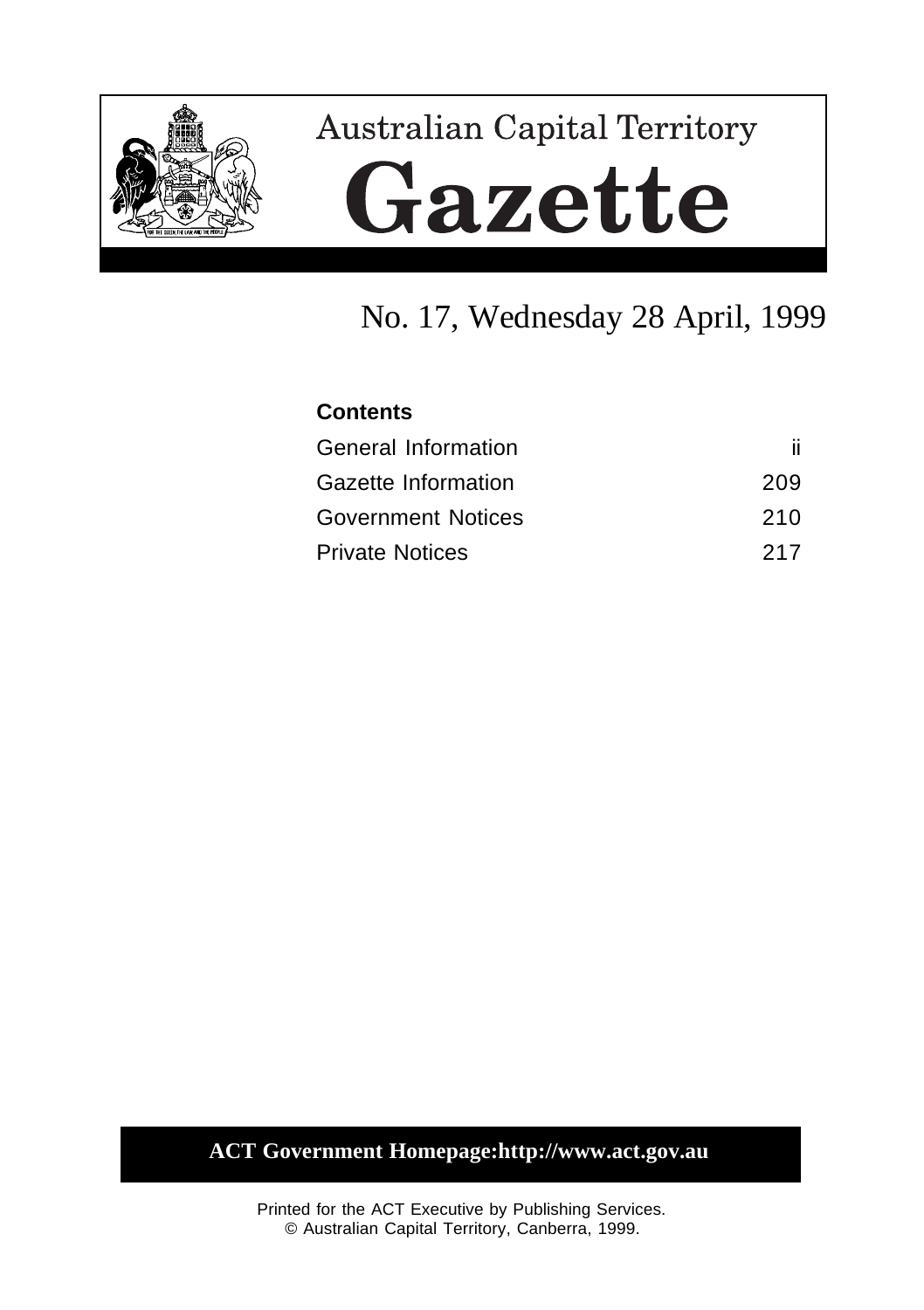# **GENERAL INFORMATION**

### **ACT GOVERNMENT GAZETTE**

The ACT Government Gazette is published each Wednesday. The sections included in the publication are:

- General Information;
- Government Notices;
- Purchasing and Disposals;
- Invitations to Tender, Quote or Register Interest;
- Contracts arranged, and
- Private Notices

(Australian Public Service notices will continue to appear in the Commonwealth of Australia Gazette).

#### **CONTACT DETAILS**

ACT Gazette Officer Publishing Services GPO Box 158 Canberra Act 2601

Phone: (02) 6205 0484 Fax: (02) 6205 0266 **e-mail: gazette\_office@dpa.act.gov.au** ACT Gazette Office Level 7, Macarthur House Wattle Street Lyneham 2602

### **Notices for Publications**

Notices for the Gazette are to be lodged by 12 noon on the Wednesday prior to publication. Notices can be lodged in advance in hard copy or facsimile, by electronic mail or diskette, with a brief message of instruction and a WORD compatible document attachment.

A Gazette Request Form must also be delivered to the Gazette Office, by hand, mail or fax. For copies of this form please telephone the Gazette Office or go to www.act.gov.au/government/reports/pub/gazreq.doc.

Signed notices must be sighted by the Gazette Office before gazettal can proceed.

**Purchasing and Disposal Codes** may be accessed on the ACT Government Website:

www.act.gov.au/government/report/pub/gazette/p&d.pdf. Alternatively, you may obtain a hard copy listing by contacting the gazette office.

### **Private Notices**

The fee for a private notice is as follows:

• minimum charge \$1.00 per word or \$100.00 whichever is the greater.

Cheques are to be made payable to 'Publishing Services' and are to be forwarded to the Gazette office with a copy of the notice (Either on a PC formatted disk in WORD, or if the notice has already been emailed, a hard copy of the notice) and Gazette Request Form. Payment can be made by EFTPOS (Bankcard, Visa or Mastercard) by telephoning the Gazette Office. Payment must be received before gazettal can proceed.

### **Purchasing and Subscriptions**

Copies of the ACT Government Gazette may be purchased at a cost of \$5.00 (or \$2.00 for a Special Gazette) from the ACT Government shopfront, Legislation/Gazette sales counter, East Row, Canberra City. Subscriptions to the Gazette maybe arranged through the Gazette Office at a price of \$180.00 (1 Jan 99 - 30 Jun 99) or part thereof, including postage. Refunds will not be given for cancellations. Claims for missing items will be recognised as valid if lodged within 28 days of publication.

### **Copyright Notice - Australian Capital Territory**

This work is copyright. Apart from any use as permitted under the Copyright Act 1968, no part may be reproduced by any process without written permission from Library and Information Management, Department of Urban Services, ACT Government, GPO Box 249, Civic Square ACT 2608.

### **Products and Services advertised in this publication are not necessarily endorsed by the ACT Government**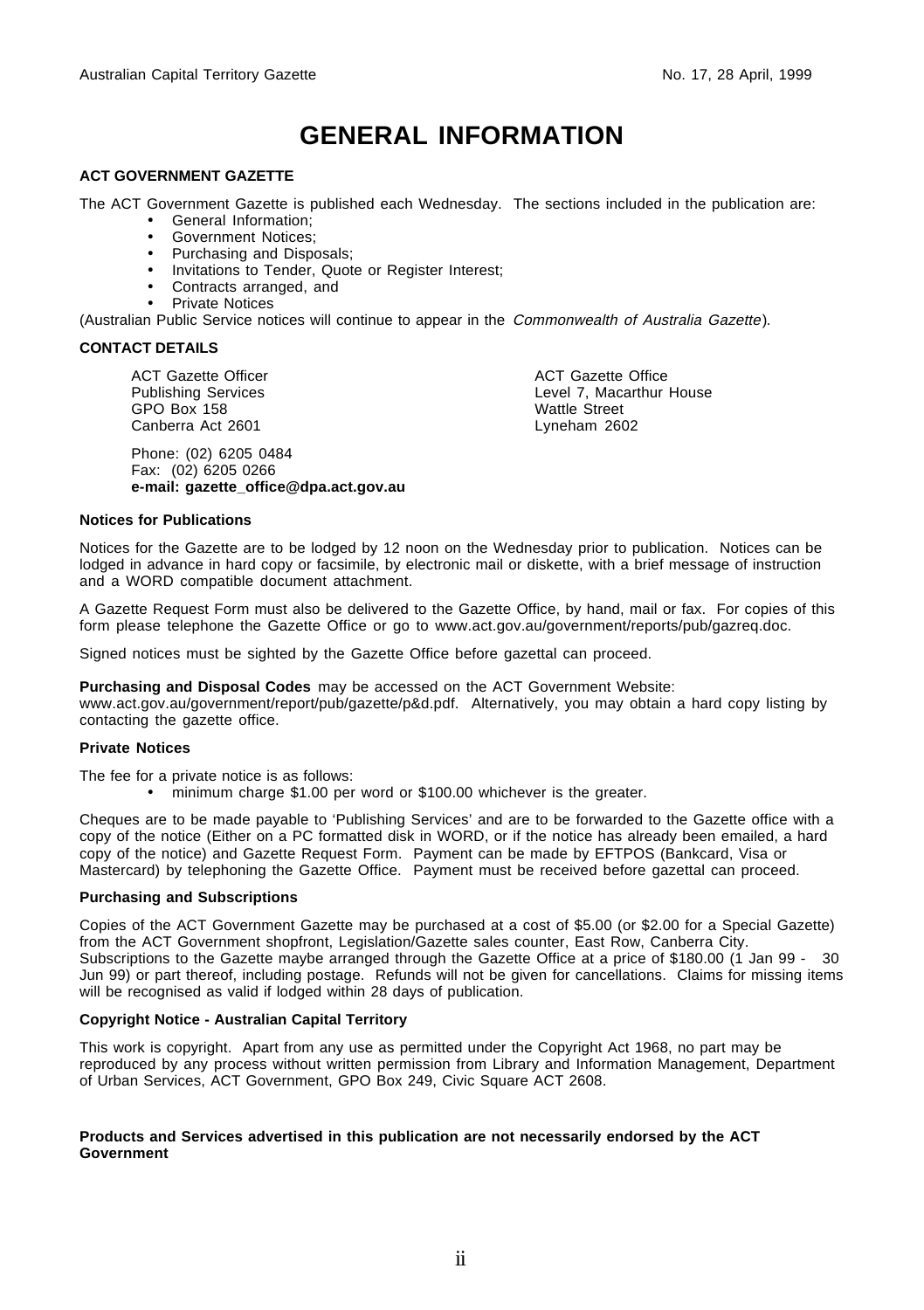# **GAZETTE INFORMATION**

### **ISSUE OF ACT SPECIAL GAZETTES**

The following issues of the ACT Special Gazettes have been published since the last Weekly Gazette. For listings of previous ACT Special Gazettes please refer to this internet site

http://www.publishing.act.gov.au

| Gazette<br><b>Number</b> | Date     | Title                                                                                                                                                                                                   |
|--------------------------|----------|---------------------------------------------------------------------------------------------------------------------------------------------------------------------------------------------------------|
| <b>S20</b>               | 21 April | Instrument No. 74 of 1999 $\sim$ Motor Traffic Act 1936<br>Notice - $\sim$ Prisoner's Interstate Leave Act 1997<br>Notice – Alteration, Schedule and Rules of Pai Gow $\sim$ Casino<br>Control Act 1988 |
| <b>S21</b>               | 21 April | Corrigendum - Instrument No. 74 of 1999 ~ Motor Traffic Act<br>1936                                                                                                                                     |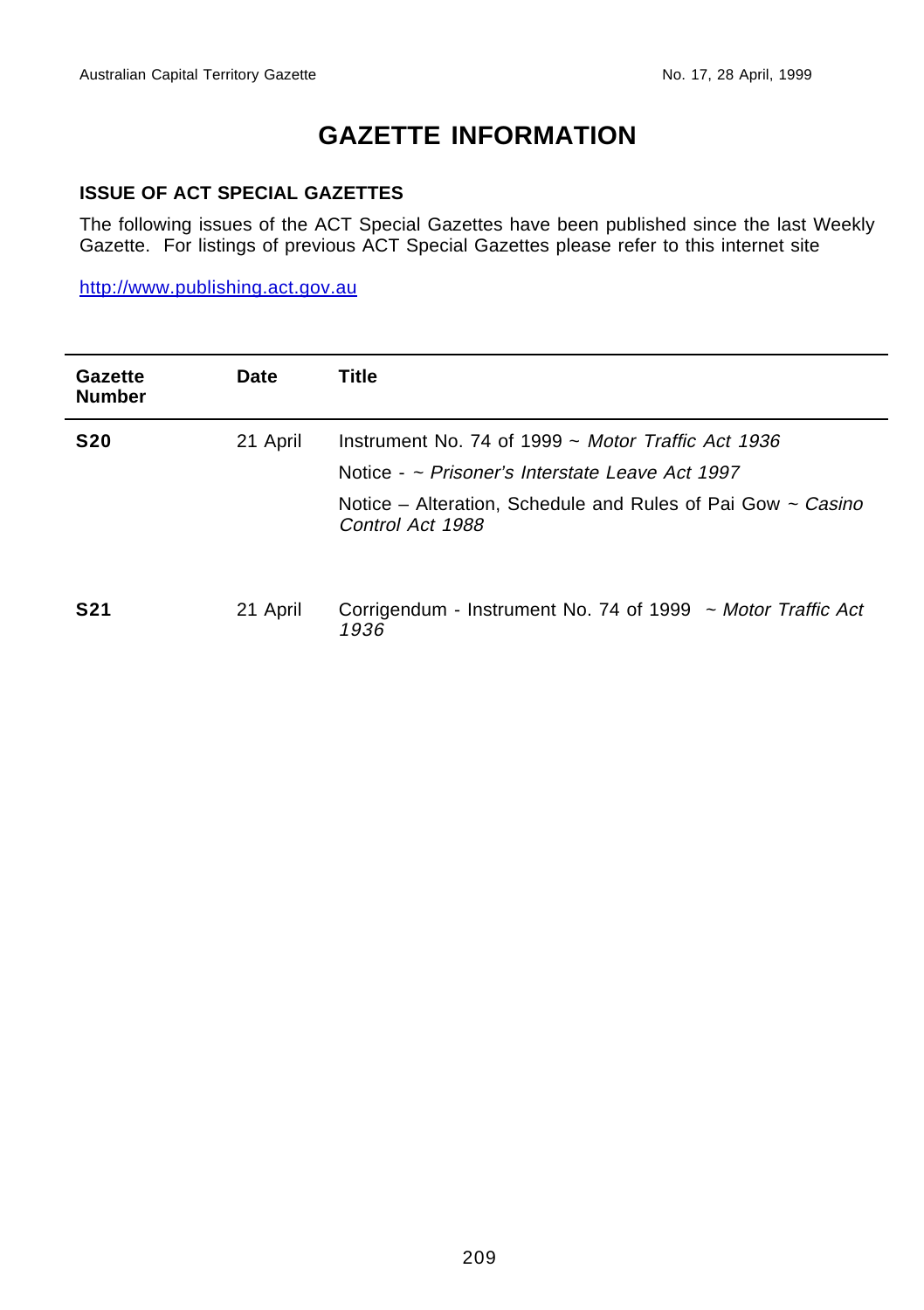# **GOVERNMENT NOTICES**

### NOTIFICATION OF THE MAKING OF AN INSTRUMENT

NOTICE is hereby given that the undermentioned Instrument of the Australian Capital Territory has been made. Copies of the Instrument may be purchased from Publishing Services, Legislation and Sales Counter, ACT Government Shopfront, Crn City Walk and East Row Canberra City ACT 2601.

| Act under which<br>Instrument made       | <b>Description of Instrument</b>                               | Number and year of<br><b>Instrument</b> |
|------------------------------------------|----------------------------------------------------------------|-----------------------------------------|
| <b>Remuneration Tribunal Act</b><br>1995 | Determination of Fees and<br>Allowances.                       | No. 75 of 1999                          |
| <b>Public Place Names Act</b><br>1989    | Determination of<br>nomenclature in the Division of<br>Dunlop. | No. 76 of 1999                          |
| Water Resources Act                      | Determination of Fees.                                         | No. 79 of 1999                          |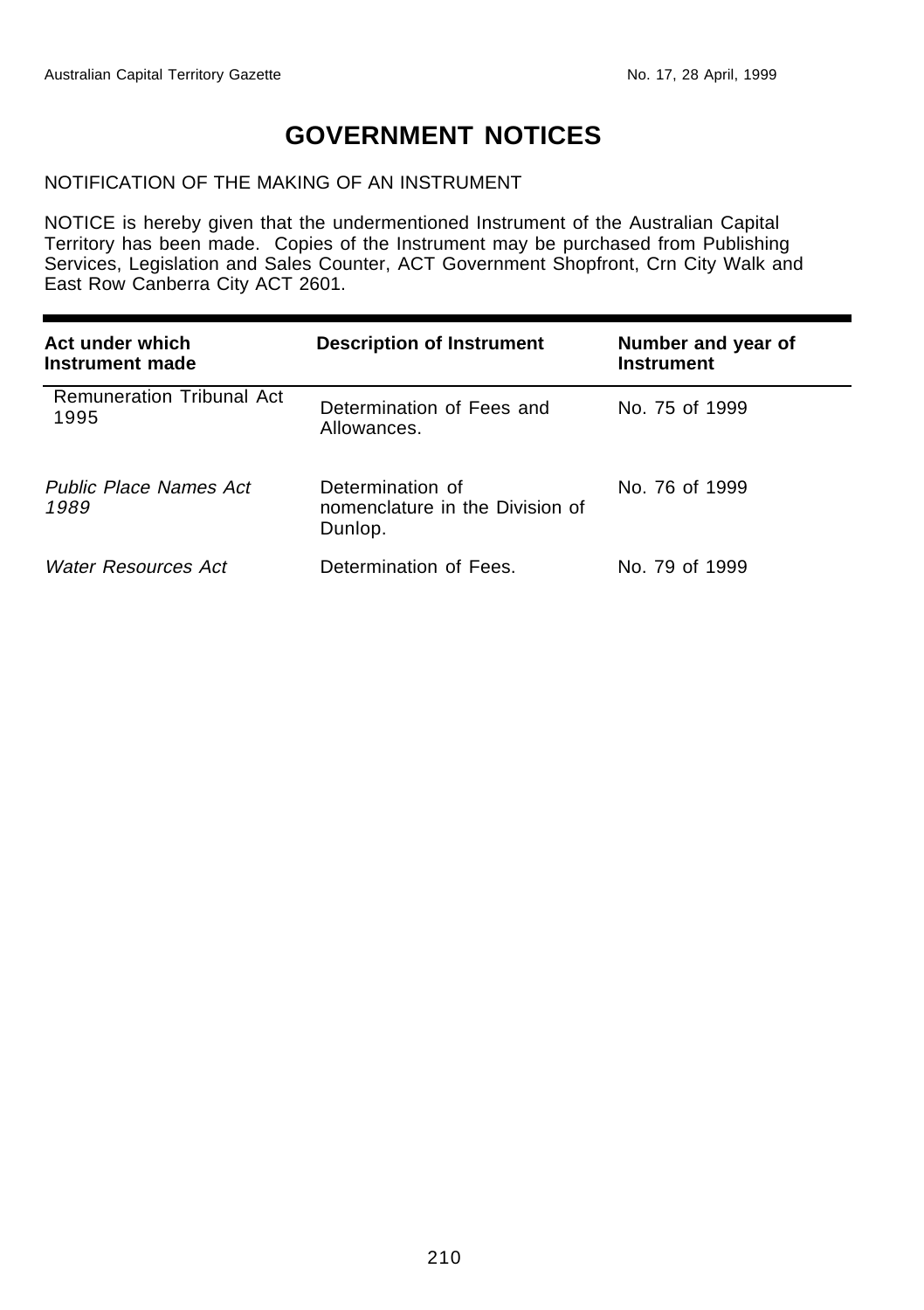### **AUSTRALIAN CAPITAL TERRITORY**

### **PUBLIC PLACE NAMES ACT 1989**

### **INSTRUMENT NO. 76 OF 1999**

Pursuant to section 4 of the Public Place Names Act 1989, I determine the names of the public places that are Territory Land as specified in the attached Schedule and as indicated on the attached map.

Dated the ninth day of April 1999.

**LINCOLN JAMES HAWKINS** Delegate of the Minister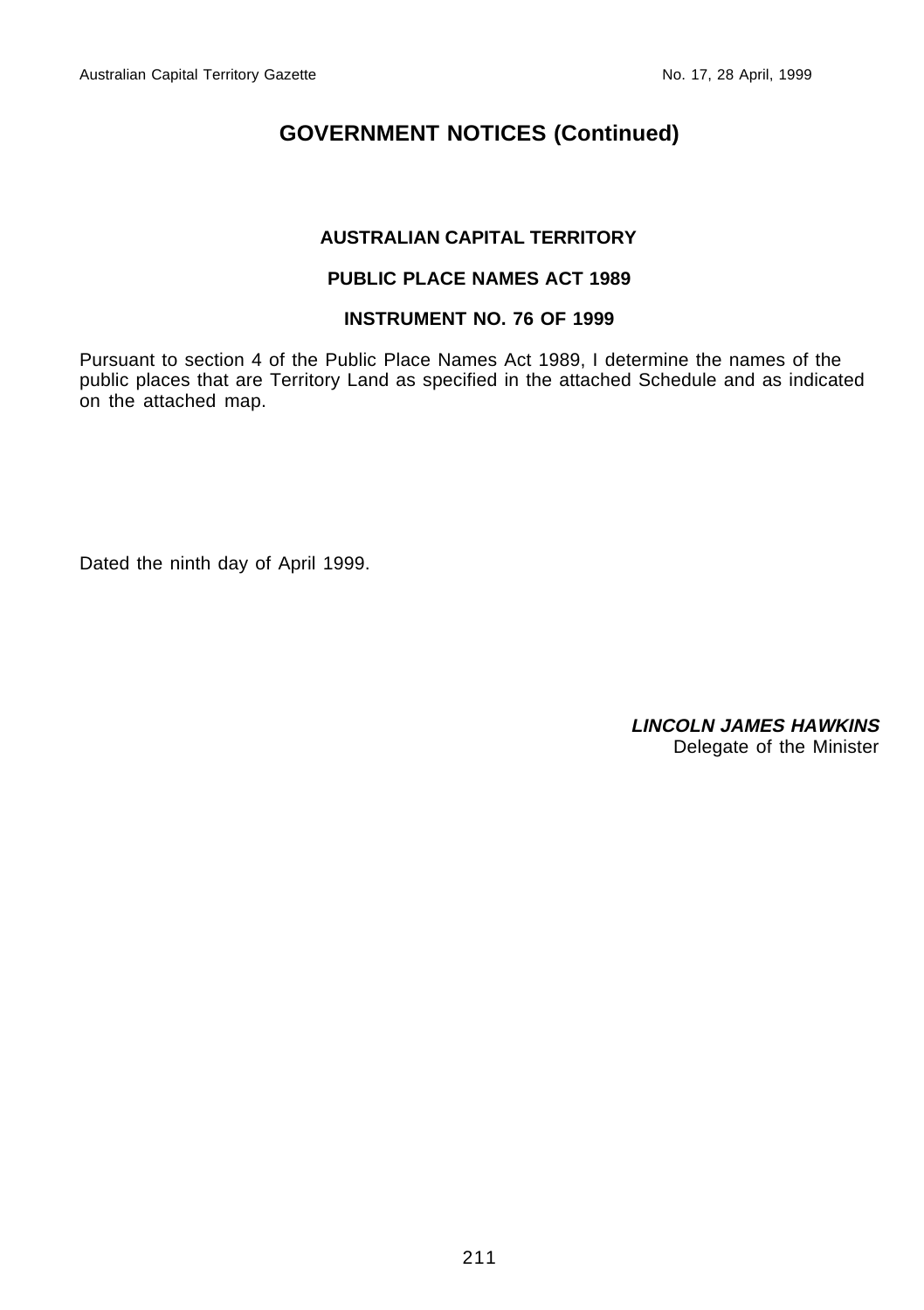### **SCHEDULE**

### **STREET NOMENCLATURE**

### **Division of Dunlop: Australian Inventors, Inventions and Artists**

| <b>NAME</b>   | <b>ORIGIN</b>              | <b>SIGNIFICANCE</b>                                                                                       |
|---------------|----------------------------|-----------------------------------------------------------------------------------------------------------|
| Pearcey Place | Trevor Pearcey (1919-1998) | Pioneer of the computer<br>age, developed an early<br>computer the CSIR Mk1<br>later renamed CSIRAC.      |
| Kelpie Place  | Kelpie Sheepdog            | Sheepdog breed<br>developed for Australian<br>conditions; known for its<br>endurance and<br>intelligence. |

This is Page One of the Schedule to the Instrument signed by the Delegate of the Minister on the ninth day of April 1999.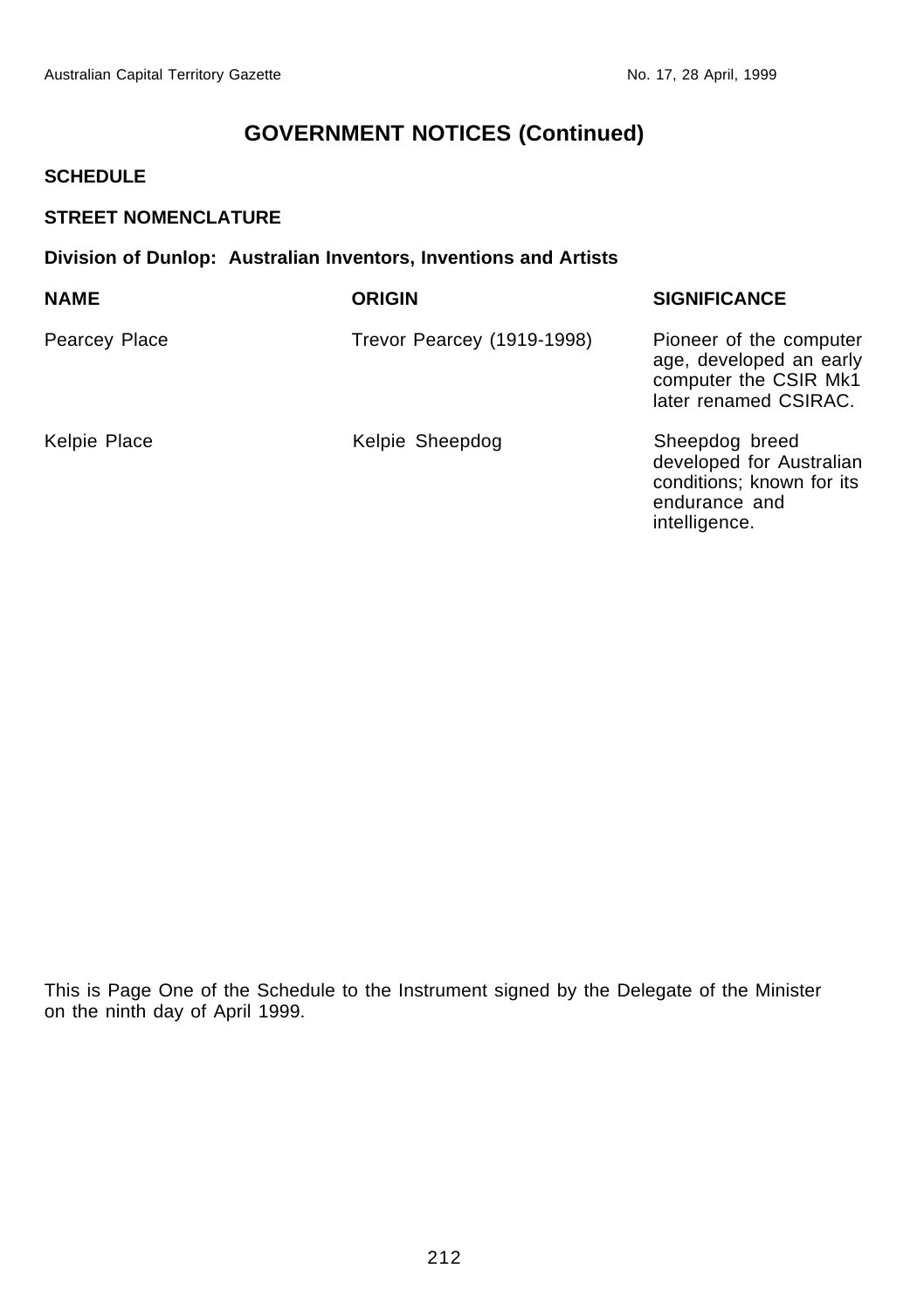

# DIVISION OF DUNLOP

egate's Initials De.

This is Page Two of the Schedule to the Instrument signed by the Delegate of the Minister on the Archives 1999.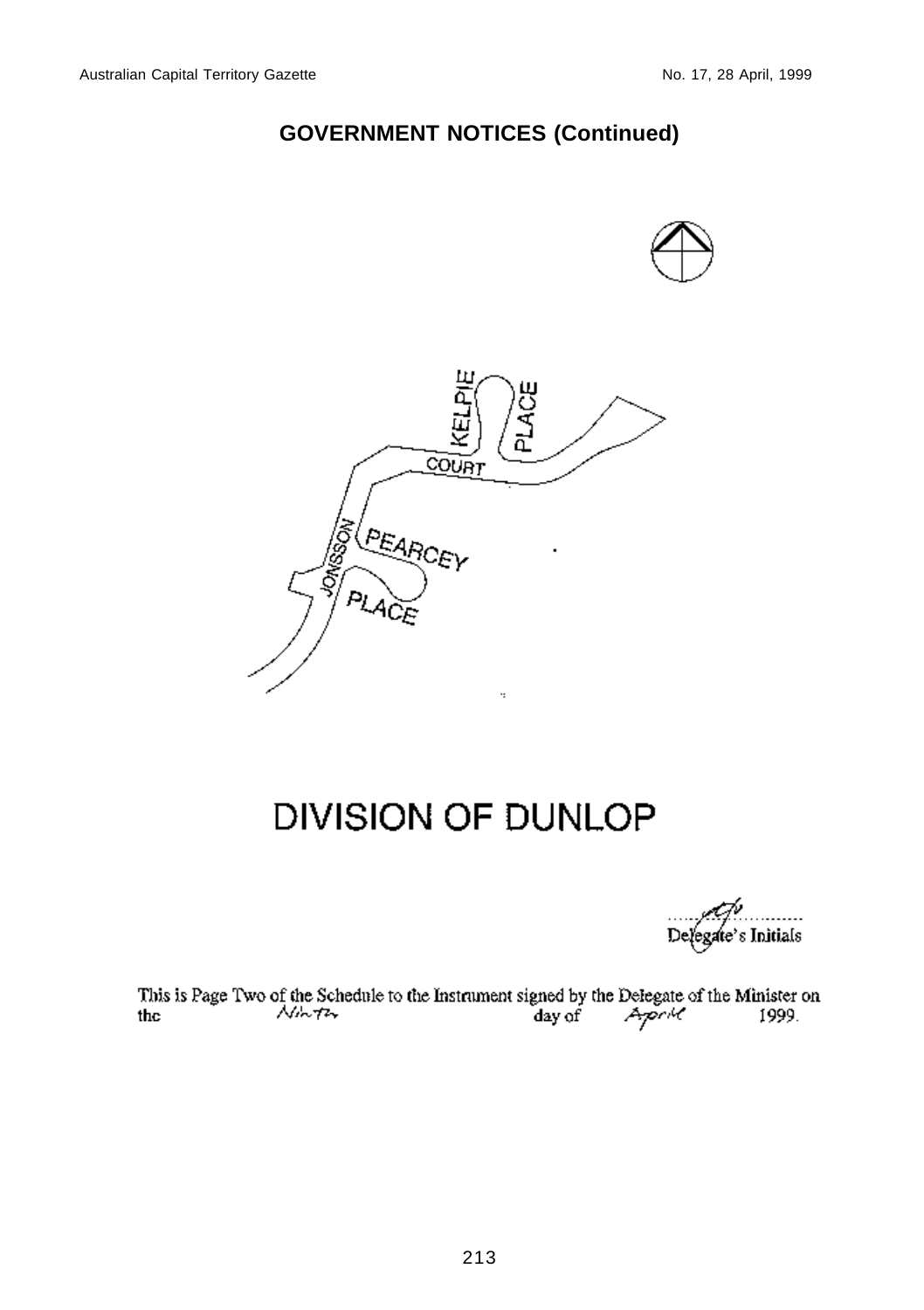### **AUSTRALIAN CAPITAL TERRITORY**

### **PUBLIC PLACE NAMES ACT 1989**

### **INSTRUMENT NO. 76 OF 1999**

### **EXPLANATORY STATEMENT**

The Public Place Names Act 1989 provides for the naming of divisions and public places and, in particular, section 4 empowers the Minister, by notice published in the Gazette, to determine the name of a division or public place.

Pursuant to section 5 of the Administration Act 1989, the Minister has delegated the power under the Public Place Names Act 1989 to name a division or public place to the Executive Director, Planning and Land Management, Department of Urban Services.

The attached Schedule to the Instrument, together with the accompanying map, details the names, origins and significance of the new street names in the Division of Dunlop.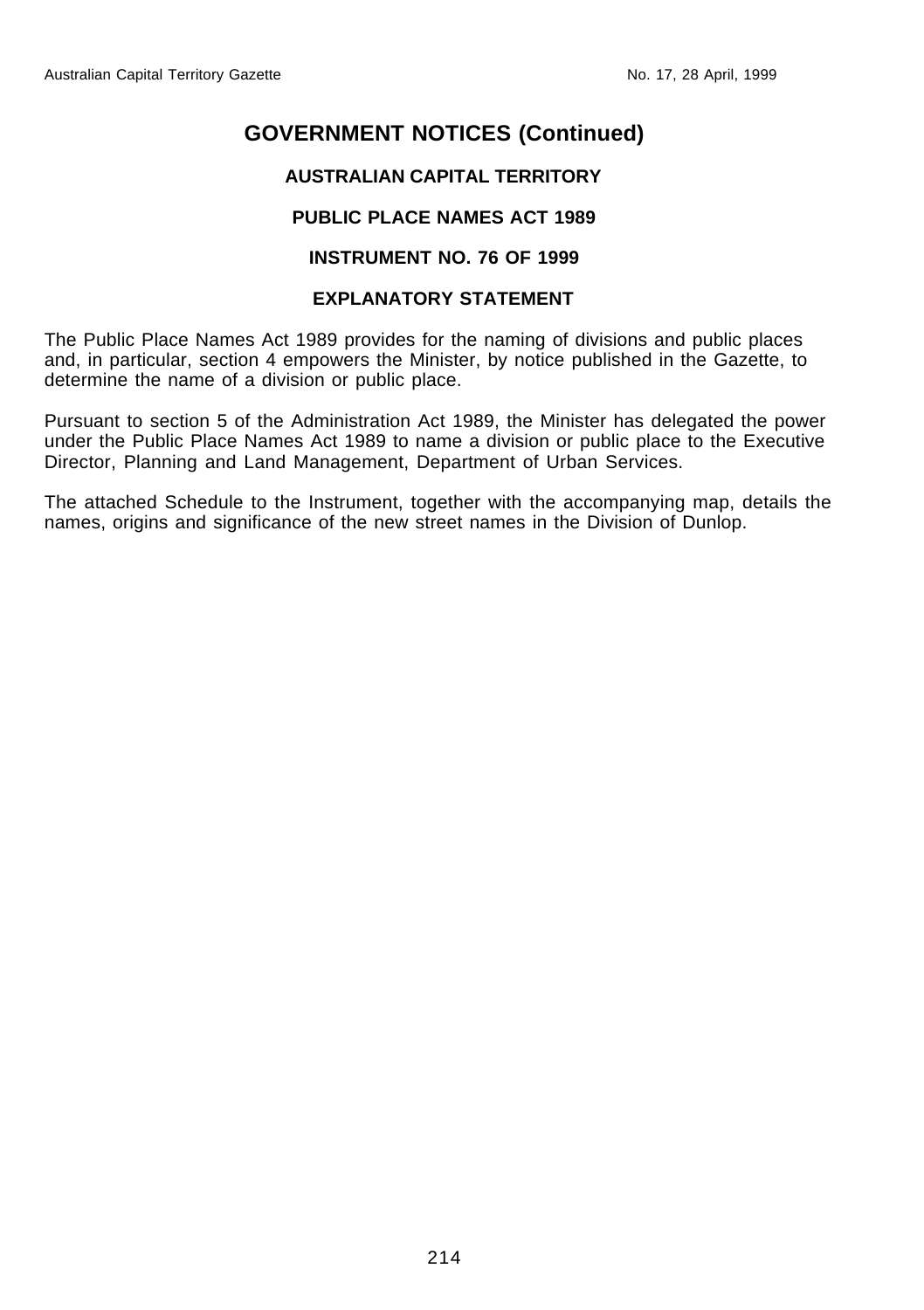### **AUSTRALIAN CAPITAL TERRITORY**

### **LAND (PLANNING AND ENVIRONMENT) ACT 1991**

### **NOTICE**

The ACT Executive, pursuant to paragraph 26(1)(a) of the Land (Planning and Environment) Act 1991 approved on 18 March 1999:

- **Variation to the Territory Plan No.115 entitled Enclosure of Sports Grounds Holt and Stirling District Ovals; and**
- **Variation to the Territory Plan No.123 entitled Griffith Section 39 Block 18 (Part).**

In accordance with subsection 29(1) of the Land (Planning and Environment) Act 1991 both Plan Variations were tabled before the Legislative Assembly and had not been disallowed or deemed to be disallowed as at 22 April 1999.

Now therefore pursuant to subsection 29(6) of the Land (Planning and Environment) Act 1991, I specify that the date of commencement of Variations Nos.115 and 123 to the Territory Plan will be 28 April 1999.

Copies of Variations Nos.115 and 123 to the Territory Plan:

- are available for inspection at libraries of the ACT Government Library Service at Belconnen, Civic, Dickson, Erindale, Kingston, Kippax, Tuggeranong and Woden during normal opening hours;
- are available free of charge at the Shopfront, Dame Pattie Menzies House, 16 Challis Street, Dickson during normal office hours; and
- are available for inspection on the PALM Website at **http://www.palm.act.gov.au**

Brendan Smyth

Minister for Urban Services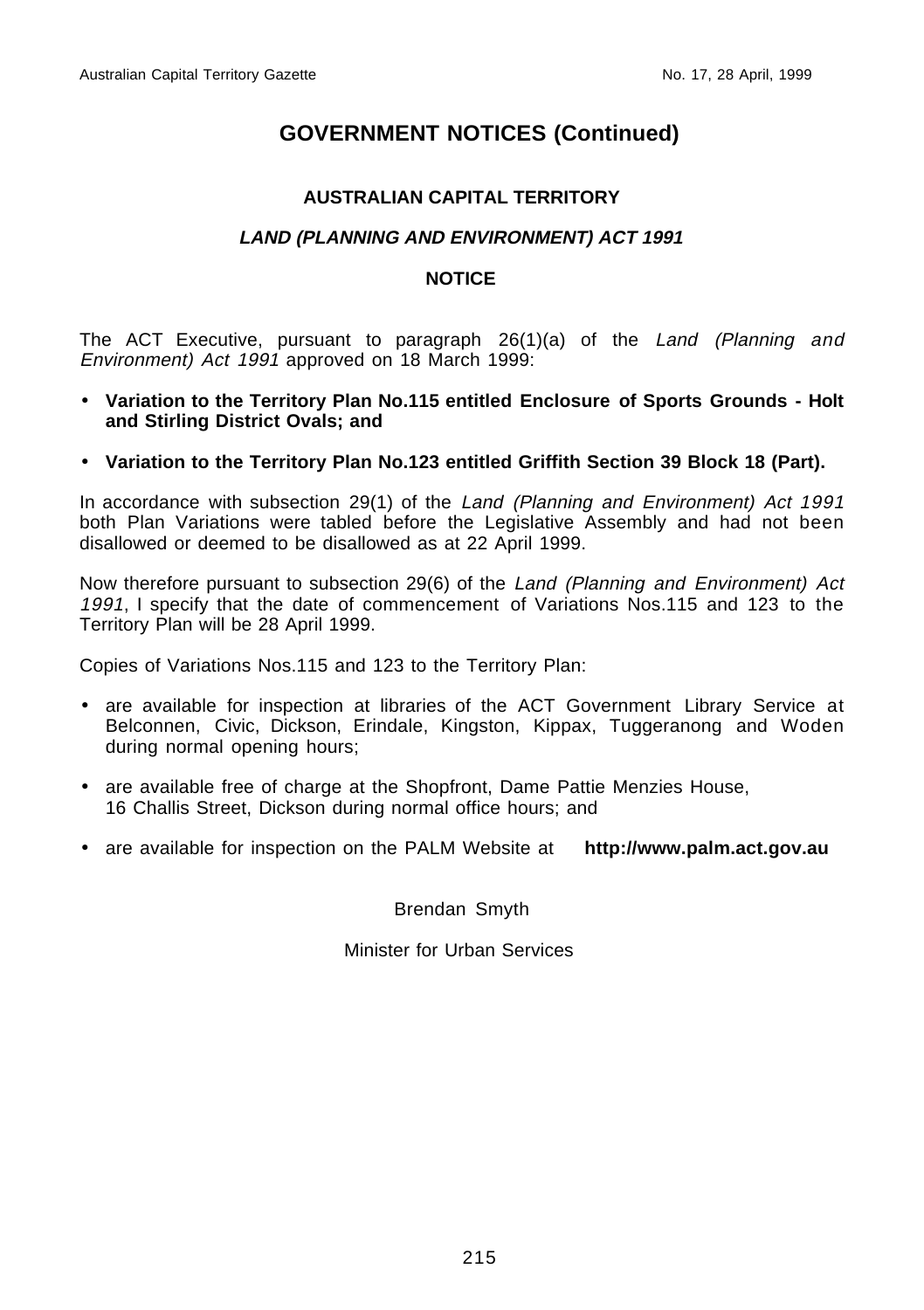### **AUSTRALIAN CAPITAL TERRITORY**

### **ELECTORAL ACT 1992**

### **REGISTER OF POLITICAL PARTIES**

Pursuant to Part VII of the Electoral Act 1992, the political party whose details appear below was first entered into the Register of Political Parties on 25 August 1994. The name and address of the registered officer was changed on 19 April 1999.

| Name of the Party:                                | Australian Labor Party, Australian Capital<br><b>Territory</b> |
|---------------------------------------------------|----------------------------------------------------------------|
| Abbreviation of<br>Name of Party:                 | <b>Australian Labor Party</b>                                  |
| Correspondence Address:                           | <b>GPO Box 3065</b><br><b>CANBERRA ACT 2601</b>                |
| Registered Officer of Party:<br>Name:<br>Address: | Kathryn Joan Crowle<br>1/25 Earle Place<br>PAGE ACT 2614       |

Alison Purvis Deputy Electoral Commissioner

19 April 1999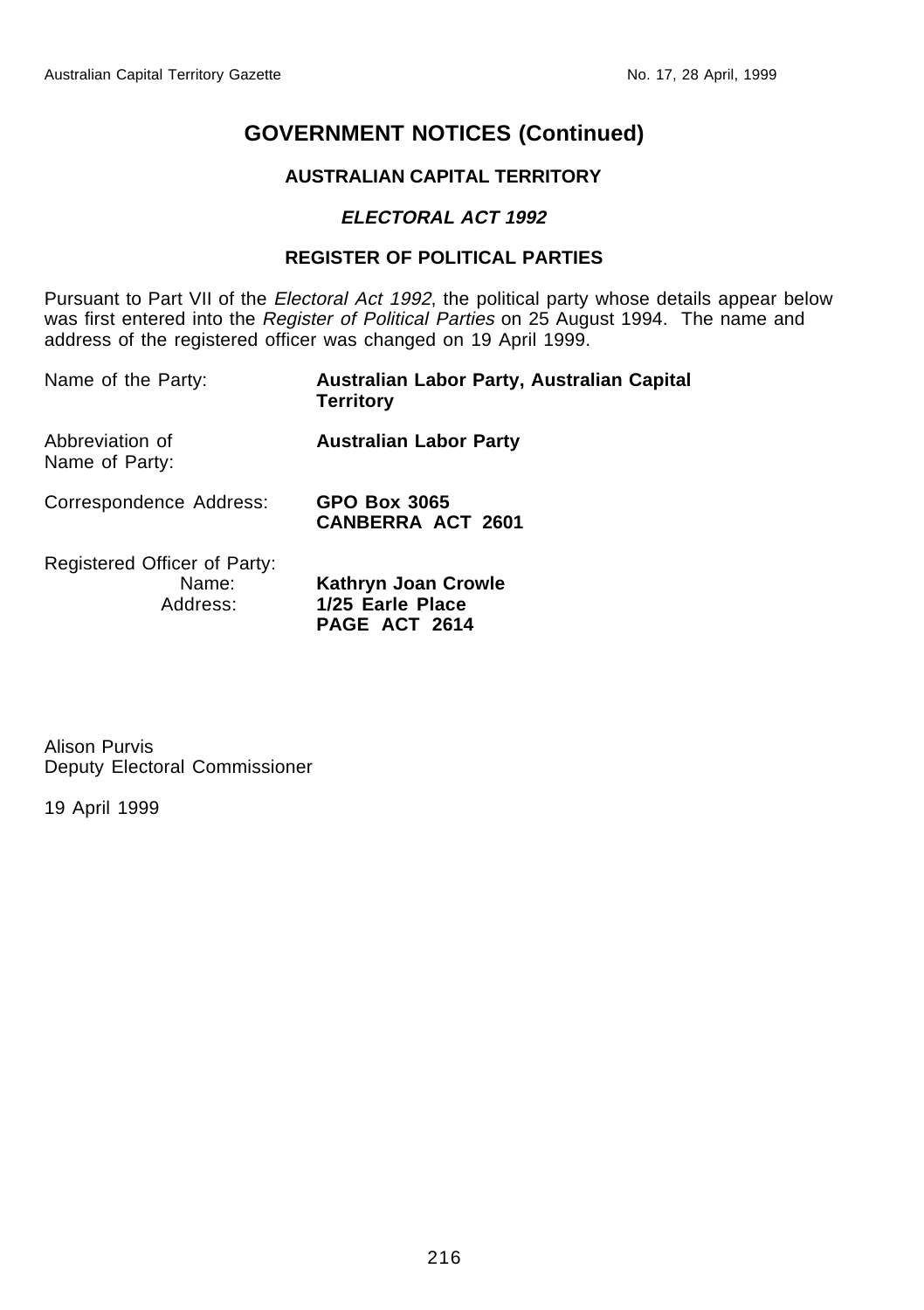# **PRIVATE NOTICES**

### **TRAVEL COMPENSATION FUND**

### **SERVICE OF NOTICES**

### **TRUST DEED Cl. 26**

A notice to the Board of the Travel Compensation Fund is duly given if it is:

- (a) delivered or sent by prepaid post to the Fund's postal address at  $4<sup>th</sup>$  Floor, 303 Pitt Street, Sydney New South Wales 2000; or
- (b) sent by facsimile to the Fund's facsimile address at 02 92672100

A notice that is proved to have been properly addressed and posted is taken to have been delivered to the Fund on the third day after the day on which it was posted.

A notice sent to the Fund's facsimile address is taken to have been delivered on the next business day after it was sent.

Carlo C Brattoni Chief Executive Officer Travel Compensation Fund 19 March 1999